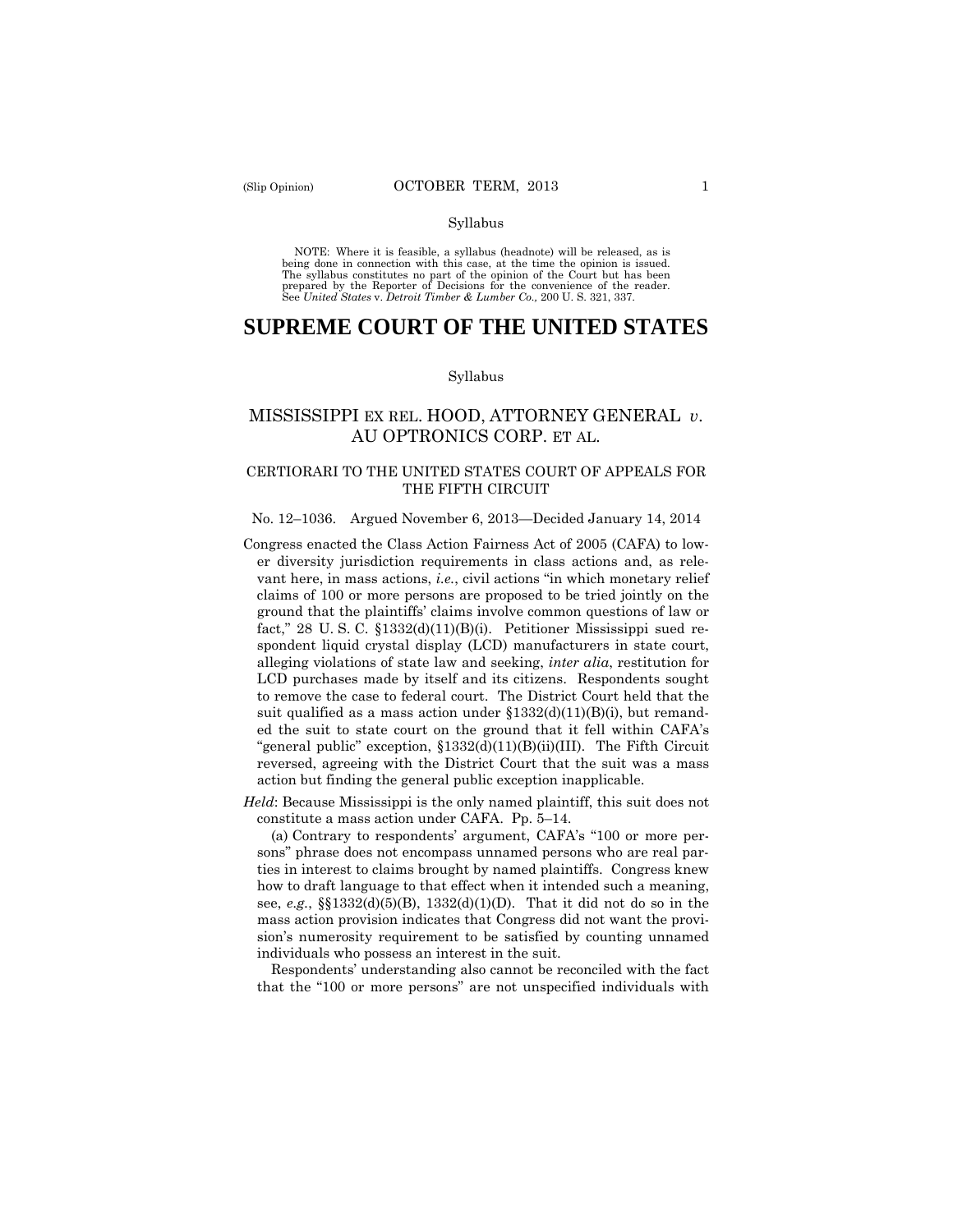#### Syllabus

no participation in the suit but are the "plaintiffs" subsequently referred to in the provision, *i.e.*, the very parties proposing to join their claims in a single trial. This is evident in two key ways. First, CAFA uses "persons" and "plaintiffs" the same way they are used in Federal Rule of Civil Procedure 20, which refers to "persons" as individuals who are proposing to join as "plaintiffs" in a single action. Second, it is difficult to imagine how the "claims of 100 or more" unnamed individuals could be "proposed to be tried jointly on the ground that the ... claims" of some completely different group of named plaintiffs "involve common questions of law or fact."

Construing "plaintiffs" to include both named and unnamed real parties in interest would stretch the meaning of "plaintiff" beyond recognition. A "plaintiff" is commonly understood to be a party who brings a civil suit in a court of law, not anyone, named or unnamed, whom a suit may benefit. Moreover, respondents' definition would also have to apply to the mass action provision's subsequent reference to "plaintiffs" in the phrase "jurisdiction shall exist only over those plaintiffs whose claims [exceed  $$75,000$ ],"  $$1332(d)(11)(B)(i)$ . See *Brown* v. *Gardner*, 513 U. S. 115, 118. This would result in an administrative nightmare that Congress could not possibly have intended, see *Griffin* v. *Oceanic Contractors, Inc.*, 458 U. S. 564, 575, where district courts would have to identify hundreds (or in this case, hundreds of thousands) of unnamed parties whose claims are for less than \$75,000 and then decide how to dispose of their claims. Pp. 5– 10.

(b) Statutory context reinforces this Court's reading of the mass action provision. CAFA provides that once removal occurs, a case shall not be transferred to another court "unless a majority of the plaintiffs in the action request transfer."  $$1332(d)(11)(C)(i)$ . If "plaintiffs" included unnamed parties, it would be surpassingly difficult for a court to poll the enormous number of real parties in interest to decide whether an action may be transferred. Moreover, respondents' position that the action here should be removed because it is similar to a class action fails to recognize that the mass action provision functions largely as a backstop to ensure that CAFA's relaxed class action jurisdictional rules cannot be evaded by a suit that names a host of plaintiffs rather than using the class device. Had Congress wanted CAFA to authorize removal of representative actions brought by States as sole plaintiffs on respondents' theory, it would have done so through the class action provision, not the mass action provision. Pp. 10–11.

(c) This Court has interpreted the diversity jurisdiction statute to require courts in certain contexts to look behind the pleadings to ensure that parties are not improperly creating or destroying diversity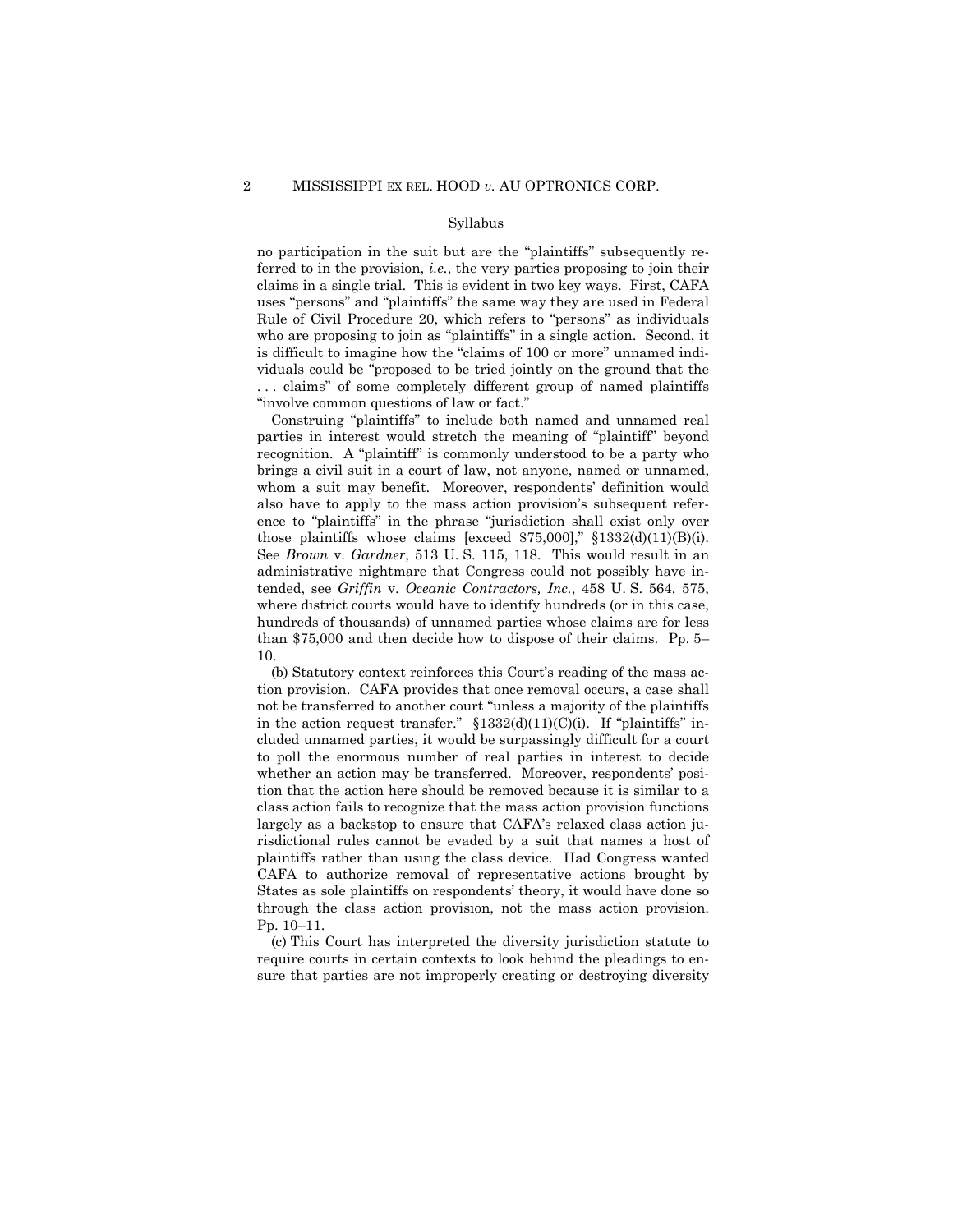### Syllabus

lawsuit in order to turn it into a mass action,  $$1332(d)(11)(B)(ii)(II)$ . jurisdiction, see, *e.g.*, *Wecker* v. *National Enameling & Stamping Co.*, 204 U. S. 176, 185–186, but Congress did not intend this background inquiry to apply to the mass action provision. First, it could make sense to incorporate the background inquiry into the mass action provision if the inquiry had previously been applied in a similar manner. That is not the case here, however, and so any presumption that Congress wanted to incorporate the inquiry, if it exists at all, would be comparatively weak. Second, even if the background principle had previously been applied in this manner, Congress expressly indicated that it did not want the principle to apply to the mass action provision both through the textual indicators described above and by prohibiting defendants from joining unnamed individuals to a Requiring district courts to identify unnamed persons interested in the suit would run afoul of that intent. Pp. 11–13.

701 F. 3d 796, reversed and remanded.

SOTOMAYOR, J., delivered the opinion for a unanimous Court.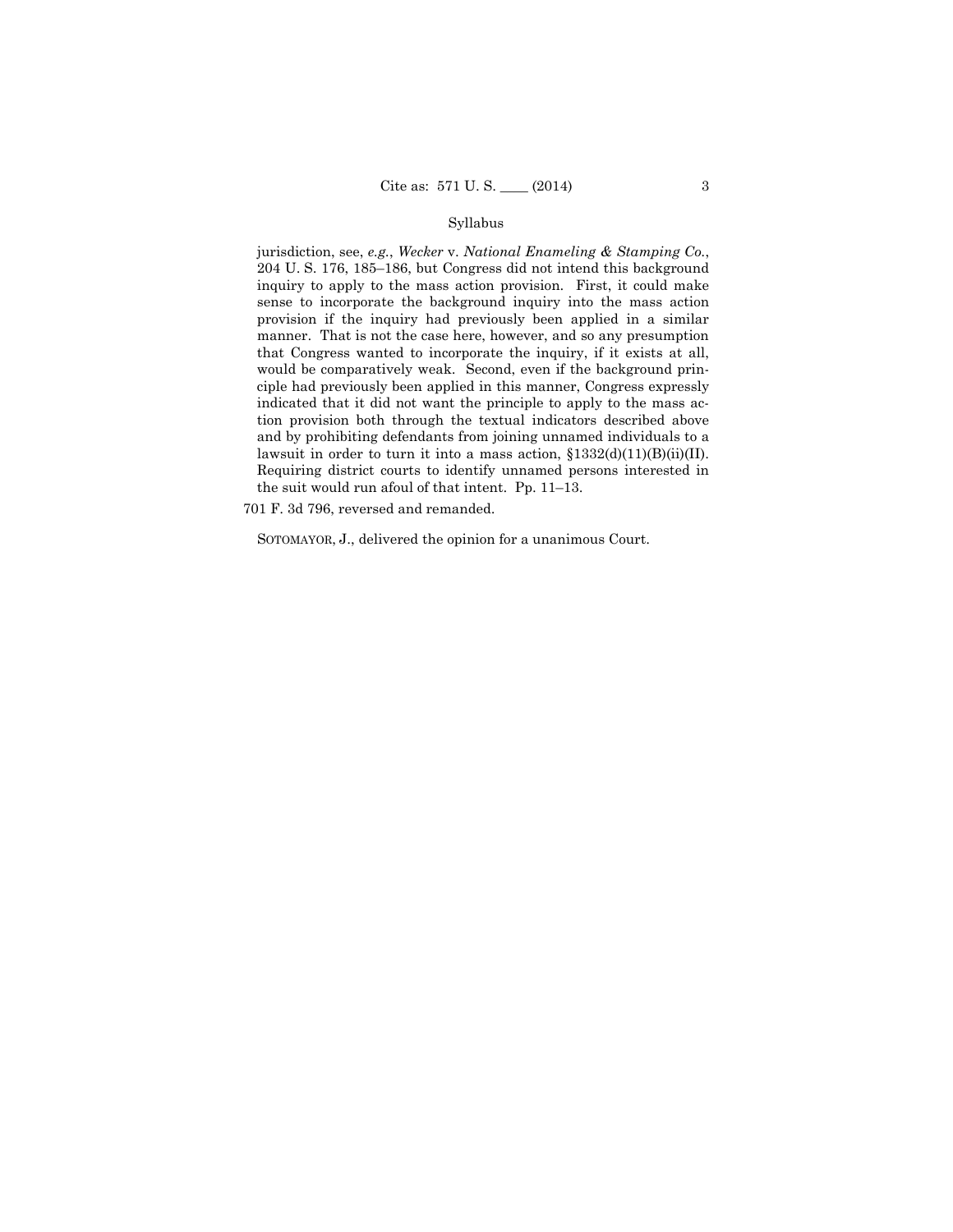preliminary print of the United States Reports. Readers are requested to notify the Reporter of Decisions, Supreme Court of the United States, Wash- ington, D. C. 20543, of any typographical or other formal errors, in order that corrections may be made before the preliminary print goes to press. NOTICE: This opinion is subject to formal revision before publication in the

### $\frac{1}{2}$  ,  $\frac{1}{2}$  ,  $\frac{1}{2}$  ,  $\frac{1}{2}$  ,  $\frac{1}{2}$  ,  $\frac{1}{2}$  ,  $\frac{1}{2}$ **SUPREME COURT OF THE UNITED STATES**

### $\frac{1}{2}$  ,  $\frac{1}{2}$  ,  $\frac{1}{2}$  ,  $\frac{1}{2}$  ,  $\frac{1}{2}$  ,  $\frac{1}{2}$ No. 12–1036

# MISSISSIPPI EX REL. JIM HOOD, ATTORNEY GENERAL, PETITIONER *v.* AU OPTRONICS CORPORATION ET AL.

### ON WRIT OF CERTIORARI TO THE UNITED STATES COURT OF APPEALS FOR THE FIFTH CIRCUIT

[January 14, 2014]

JUSTICE SOTOMAYOR delivered the opinion of the Court.

 suffered by the State's citizens. We hold that it does not. Under the Class Action Fairness Act of 2005 (CAFA or Act), defendants in civil suits may remove "mass actions" from state to federal court. CAFA defines a "mass action" as "any civil action . . . in which monetary relief claims of 100 or more persons are proposed to be tried jointly on the ground that the plaintiffs' claims involve common questions of law or fact." 28 U.S.C.  $$1332(d)(11)(B)(i)$ . The question presented is whether a suit filed by a State as the sole plaintiff constitutes a "mass action" under CAFA where it includes a claim for restitution based on injuries According to CAFA's plain text, a "mass action" must involve monetary claims brought by 100 or more persons who propose to try those claims jointly as named plaintiffs. Because the State of Mississippi is the only named plaintiff in the instant action, the case must be remanded to state court.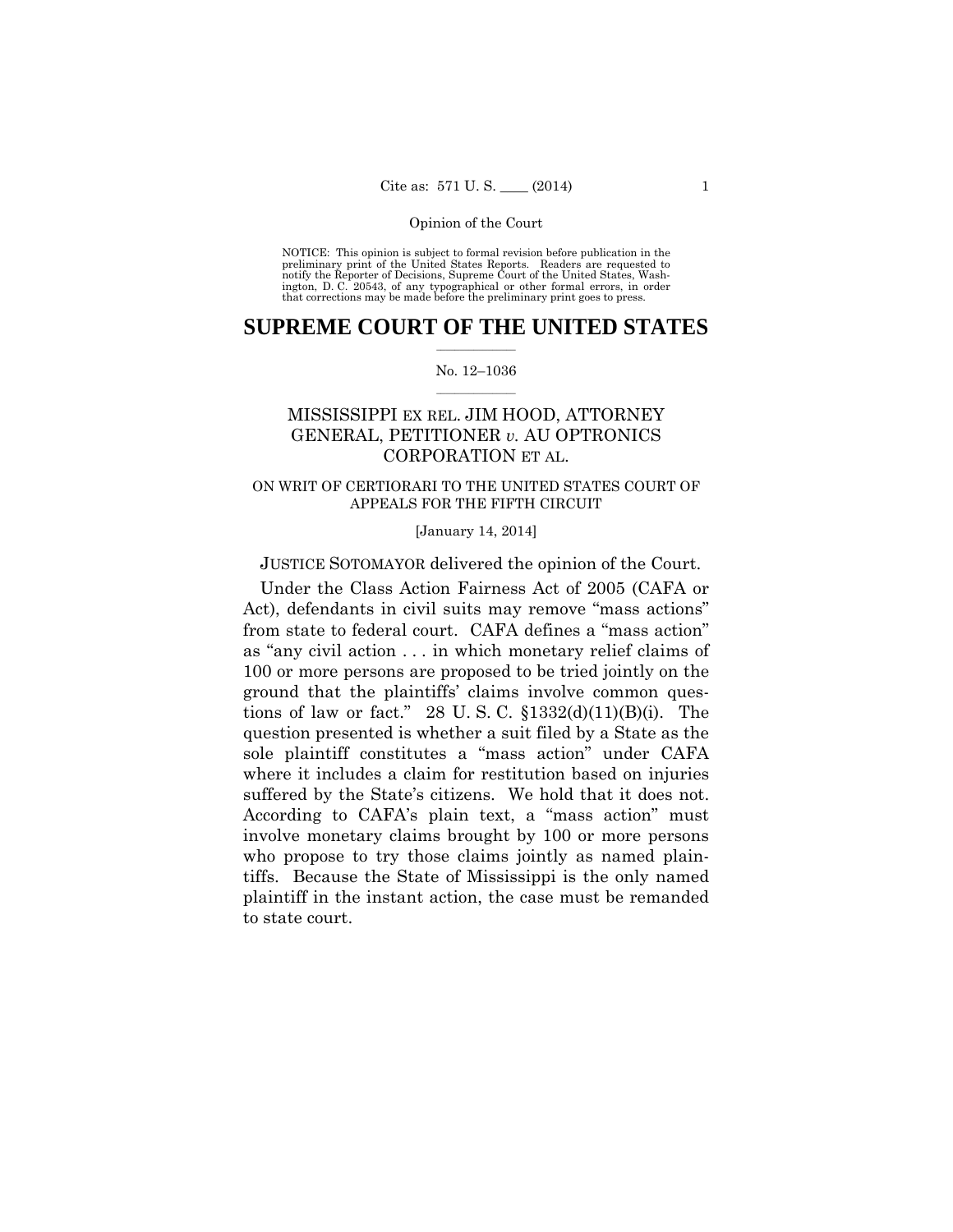### I A

 of the legal system." CAFA §2. It was concerned, however, Congress enacted CAFA in order to "amend the procedures that apply to consideration of interstate class actions." 119 Stat. 4. In doing so, Congress recognized that "[c]lass action lawsuits are an important and valuable part that certain requirements of federal diversity jurisdiction, 28 U. S. C. §1332, had functioned to "kee[p] cases of national importance" in state courts rather than federal courts. CAFA §2.

CAFA accordingly loosened the requirements for diversity jurisdiction for two types of cases—"class actions" and "mass actions." The Act defines "class action" to mean "any civil action filed under rule 23 of the Federal Rules of Civil Procedure or similar State statute or rule of judicial procedure." 28 U.S.C.  $$1332(d)(1)(B)$ . And it defines "mass action" to mean "any civil action . . . in which monetary relief claims of 100 or more persons are proposed to be tried jointly on the ground that the plaintiffs' claims involve common questions of law or fact."  $§1332(d)(11)(B)(i).$ 

For class and mass actions, CAFA expanded diversity jurisdiction in two key ways. First, it replaced the ordinary requirement of complete diversity of citizenship among all plaintiffs and defendants, see *State Farm Fire & Casualty Co.* v. *Tashire*, 386 U. S. 523, 530–531 (1967), with a requirement of minimal diversity. Under that requirement, a federal court may exercise jurisdiction over a class action if "any member of a class of plaintiffs is a citizen of a State different from any defendant."  $$1332(d)(2)(A)$ . The same rule applies to mass actions. See  $$1332(d)(11)(A)$  ("[A] mass action shall be deemed ... removable under [§§1332(d)(2) through (d)(10)]"). Second, whereas §1332(a) ordinarily requires each plaintiff's claim to exceed the sum or value of \$75,000, see *Exxon Mobil*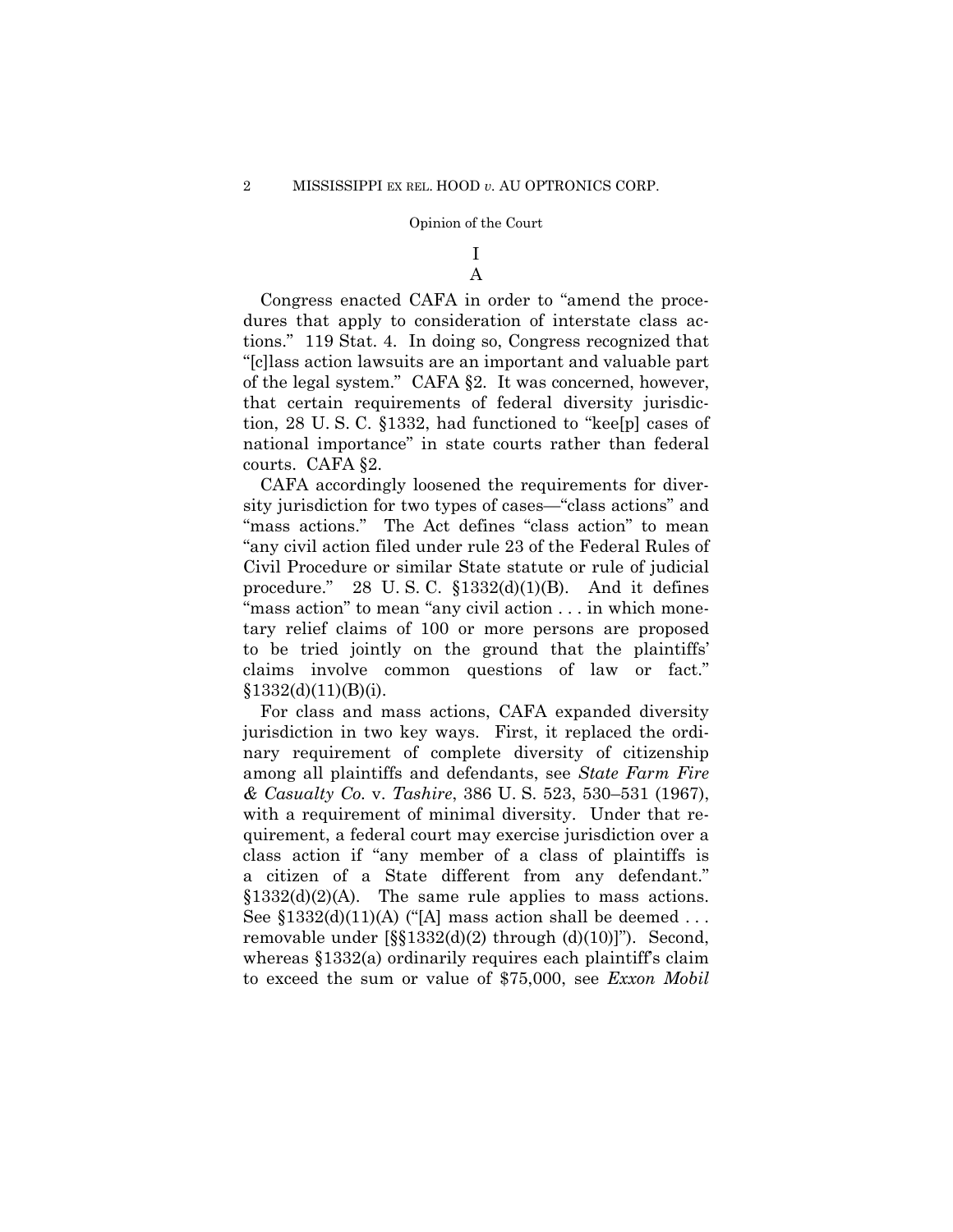*Corp.* v. *Allapattah Services, Inc.*, 545 U. S. 546, 554–555 (2005), CAFA grants federal jurisdiction over class and mass actions in which the aggregate amount in controversy exceeds \$5 million.  $\S$ [1332(d)(2), (d)(6), (d)(11)(A). Class and mass actions filed in state court that satisfy CAFA's requirements may be removed to federal court, 28 U. S. C. §1453, but federal jurisdiction in a mass action, unlike a class action, "shall exist only over those plaintiffs" whose claims individually satisfy the \$75,000 amount in controversy requirement,  $$1332(d)(11)(B)(i).<sup>1</sup>$ 

B

Respondents manufacture liquid crystal displays, or LCDs. In March 2011, the State of Mississippi sued them in state court, alleging that they had formed an international cartel to restrict competition and raise prices in the LCD market. The State claimed that these actions violated two Mississippi statutes: the Mississippi Antitrust Act, Miss. Code Ann. §75–21–1 *et seq*. (2009), and the Mississippi Consumer Protection Act, §75–24–1 *et seq.* (2009 and Cum. Supp. 2013). The State sought injunctive relief and civil penalties under both statutes, along with punitive damages, costs, and attorney's fees. It also sought restitution for its own purchases "of LCD products and the purchases of its citizens." App. to Brief in Opposition 65a;  $§75 - 24 - 11.$ 

Respondents filed a notice to remove the case from state to federal court, arguing that the case was removable under CAFA as either a "class action" or a "mass action." The District Court ruled that the suit did not qualify as a "class action" because it was "not brought pursuant to Federal Rule of Civil Procedure 23 or a 'similar State statute or rule of judicial procedure.'" 876 F. Supp. 2d

<sup>1</sup>CAFA provides certain exceptions for class actions that involve matters of principally local or state concern. See 28 U. S. C. §§1332(d)(3)– (5). None of them are at issue in this case.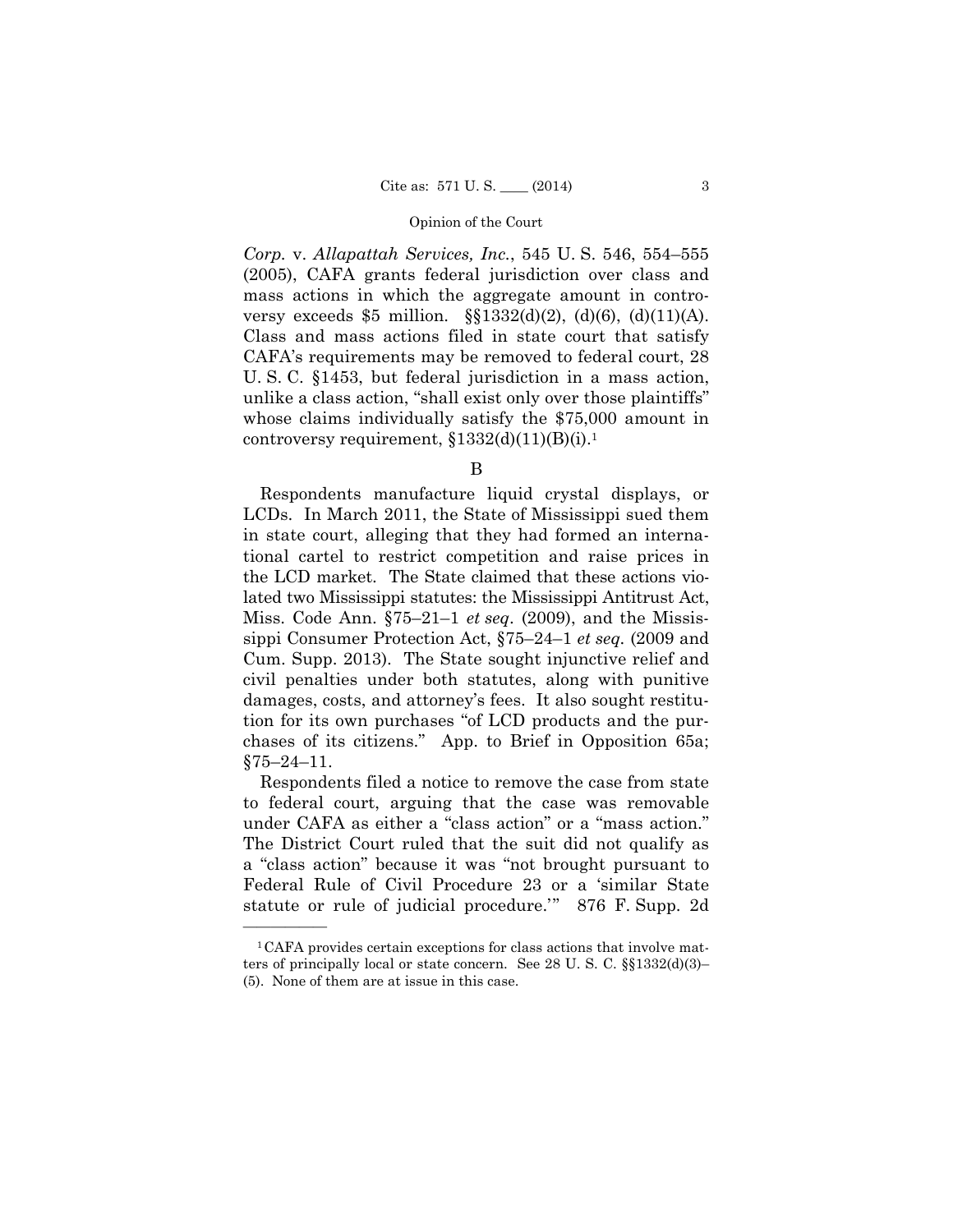758, 769 (SD Miss. 2012). But it held that the suit did qualify as a "mass action," because "[i]t is a civil action 'in which monetary relief claims of 100 or more persons are proposed to be tried jointly on the ground that the plaintiffs' claims involve common questions of law or fact.'" *Id*., at 771. The District Court reached that conclusion on the basis of Fifth Circuit precedent in *Louisiana ex rel. Caldwell* v. *Allstate Ins. Co*., 536 F. 3d 418 (CA5 2008), which it understood to "stan[d] for the proposition that the words 'persons' and 'plaintiffs' in [the mass action definition] are to be defined as 'real parties in interest.'" 876 F. Supp. 2d, at 771. Applying that rule, the court found that 100 or more unidentified Mississippi consumers had purchased LCD screens and were therefore real parties in interest to the State's restitution claim. *Ibid*. The court noted the "possibility that a 'mass action' should be thought of as a 'mass joinder,'"—that is*,* as a suit involving 100 or more "named plaintiffs." *Ibid.*, n. 9. But it deemed that interpretation to be foreclosed by *Caldwell*.

The District Court nonetheless remanded the case to state court on the basis of CAFA's "general public exception," which excludes from the "mass action" definition "any civil action in which . . . all of the claims in the action are asserted on behalf of the general public (and not on behalf of individual claimants or members of a purported class) pursuant to a State statute specifically authorizing such action." 28 U. S. C. §1332(d)(11)(B)(ii)(III).

 that Mississippi's suit is not a "class action" under CAFA.2 The Court of Appeals reversed. 701 F. 3d 796 (CA5 2012). It agreed with the District Court's determination *Id*., at 799. It also agreed that, under *Caldwell*, the suit qualifies as a "mass action" because "[t]he real parties in interest in Mississippi's suit are those more than 100 . . . individual citizens who purchased the [LCD] products

<sup>2</sup>Respondents do not challenge this ruling before this Court.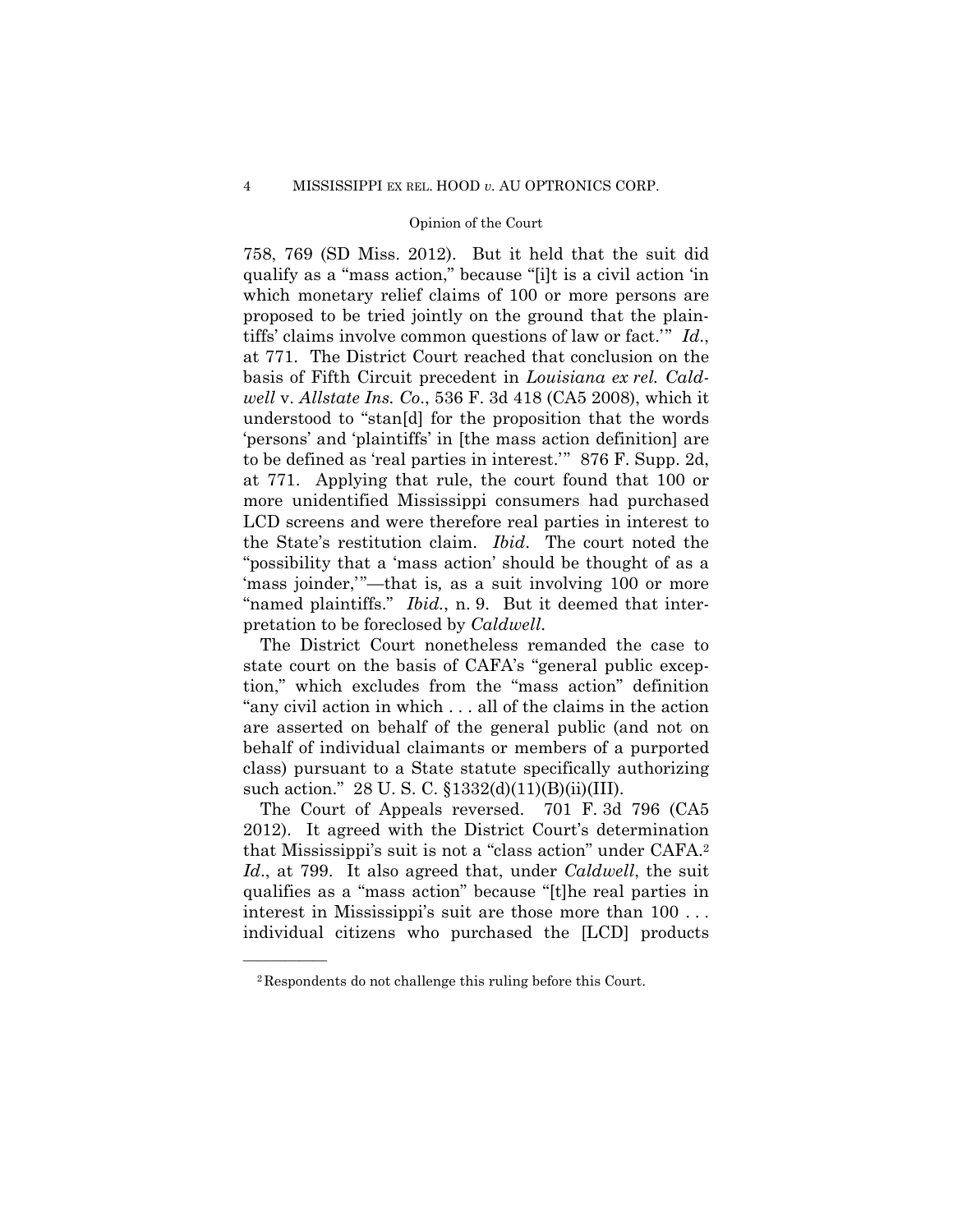within the general public exception. *Id.,* at 802–803.3 within Mississippi." 701 F. 3d, at 800. It disagreed, however, with the District Court's ruling that the suit falls Judge Elrod concurred in the judgment, noting that after the Fifth Circuit's decision in *Caldwell*, three Courts of Appeals had deemed similar lawsuits not to be mass actions removable under CAFA.4 We granted certiorari to resolve this split of authority,  $569 \text{ U.S.}$  (2013), and now reverse.

II

A

Our analysis begins with the statutory text. *Sebelius* v. *Cloer*, 569 U. S.  $\_\_\_\_\_\_\_\_\_$  (2013) (slip op., at 6). The statute provides:

"[T]he term mass action means any civil action (except a [class action]) in which monetary relief claims of 100 or more persons are proposed to be tried jointly on the ground that the plaintiffs' claims involve common questions of law or fact, except that jurisdiction shall exist only over those plaintiffs whose claims in a mass action satisfy the jurisdictional amount requirements under subsection (a)."  $$1332(d)(11)(B)(i)$ .

The parties do not dispute that this provision encompasses suits that are brought jointly by 100 or more named plaintiffs who propose to try their claims together. The question is whether the provision also includes suits

<sup>3</sup>The Court of Appeals did so on the rationale that because individual Mississippi consumers are real parties in interest to the State's restitution claim, the general public exception's requirement that "all of the claims" must be "asserted on behalf of the general public (and not on behalf of individual claimants)" was not satisfied. 28 U. S. C. §1332(d)(11)(B)(ii)(III). 4See *AU Optronics Corp*. v. *South Carolina*, 699 F. 3d 385 (CA4

<sup>2012);</sup> *Nevada* v. *Bank of Am. Corp.*, 672 F. 3d 661 (CA9 2012); *LG Display Co.* v. *Madigan*, 665 F. 3d 768 (CA7 2011).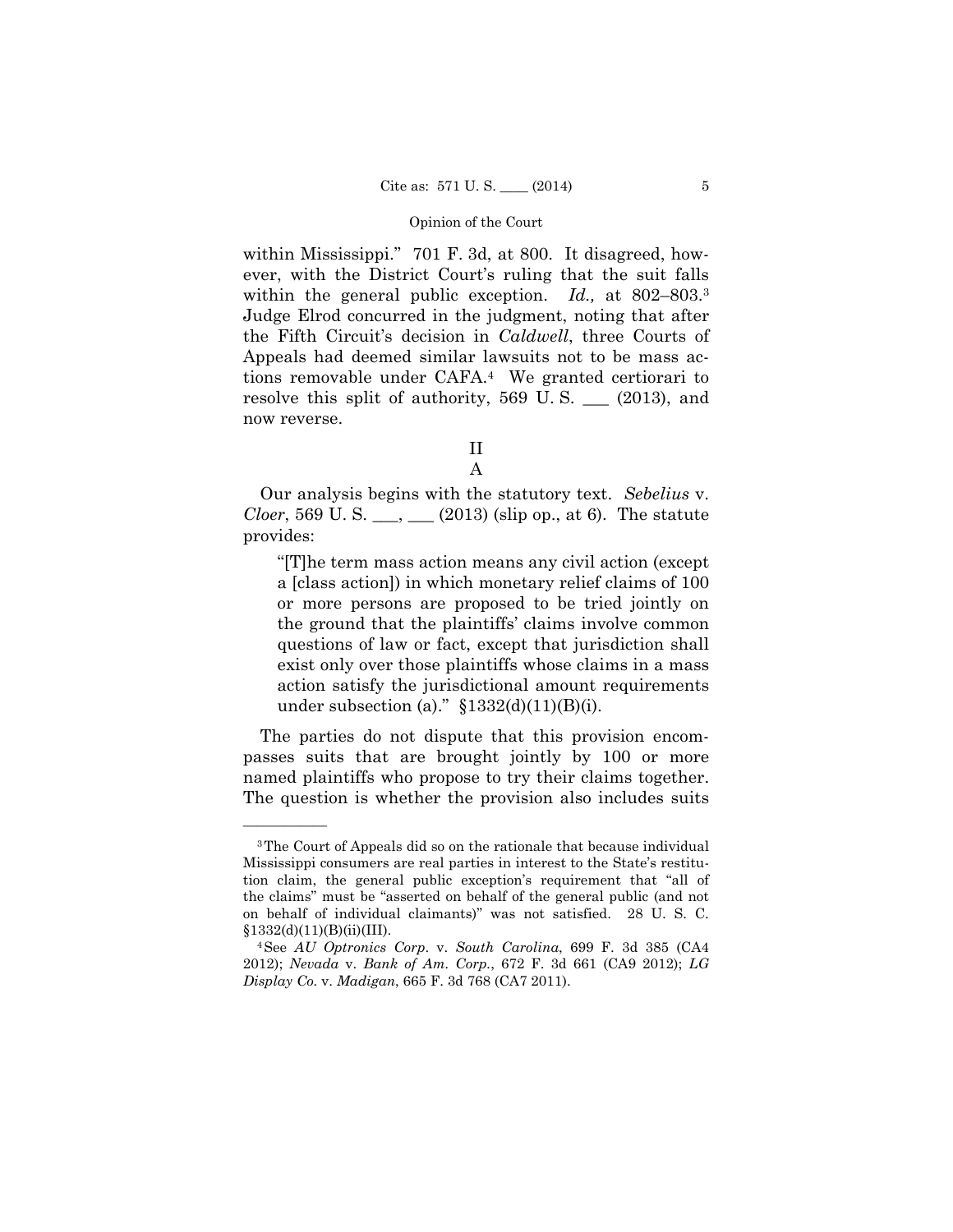brought by fewer than 100 named plaintiffs on the theory that there may be 100 or more unnamed persons who are real parties in interest as beneficiaries to any of the plaintiffs' claims. Respondents argue that the provision covers such suits because "claims of 100 or more persons" refers to "the *persons* to whom the claim belongs, *i.e.,* the real parties in interest *to the claims*," regardless of whether those persons are named or unnamed. Brief for Respondents 19 (emphasis in original). We disagree.

To start, the statute says "100 or more persons," not "100 or more named or unnamed real parties in interest." Had Congress intended the latter, it easily could have drafted language to that effect. Indeed, when Congress wanted a numerosity requirement in CAFA to be satisfied by counting unnamed parties in interest in addition to named plaintiffs, it explicitly said so: CAFA provides that in order for a class action to be removable, "the number of members of all proposed plaintiff classes" must be 100 or greater,  $$1332(d)(5)(B)$ , and it defines "class members" to mean "the persons (named or unnamed) who fall within the definition of the proposed or certified class,"  $$1332(d)(1)(D)$ . Congress chose not to use the phrase "named or unnamed" in CAFA's mass action provision, a decision we understand to be intentional. See *Dean* v. *United States*, 556 U. S. 568, 573 (2009) ("'[W]here Congress includes particular language in one section of a statute but omits it in another section of the same Act, it is generally presumed that Congress acts intentionally and purposely in the disparate inclusion or exclusion'").

More fundamentally, respondents' interpretation cannot be reconciled with the fact that the "100 or more persons" referred to in the statute are not unspecified individuals who have no actual participation in the suit, but instead the very "plaintiffs" referred to later in the sentence—the parties who are proposing to join their claims in a single trial. Congress made this understanding evident in two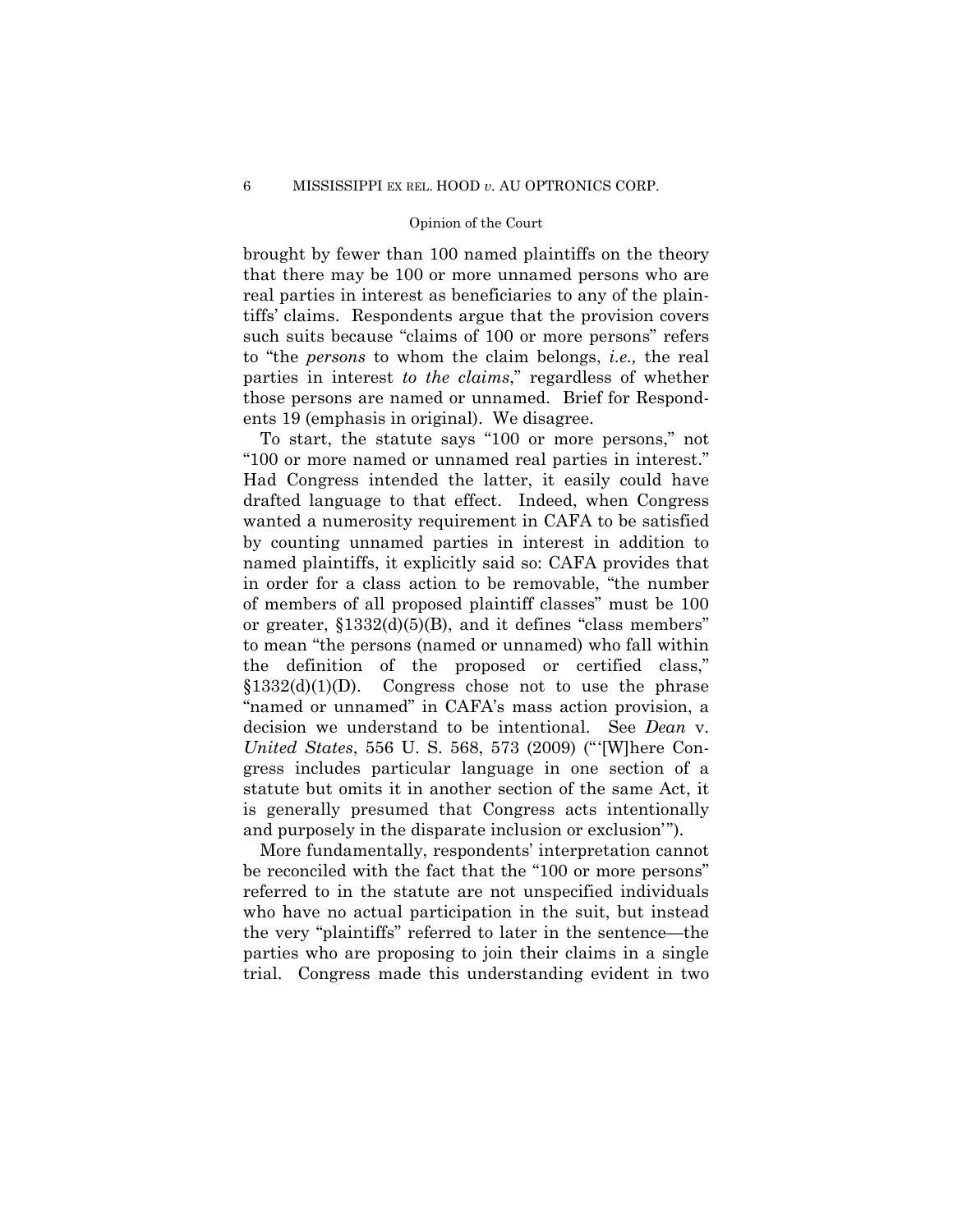key ways.

First, we presume that "'Congress is aware of existing law when it passes legislation.'" *Hall* v. *United States*, 566 U. S. \_\_\_, \_\_\_ (2012) (slip op., at 9). Here, Congress used the terms "persons" and "plaintiffs" just as they are used in Federal Rule of Civil Procedure 20, governing party joinder. Where  $$1332(d)(11)(B)(i)$  requires that the "claims of 100 or more persons [must be] proposed to be tried jointly on the ground that the plaintiffs' claims involve common questions of law or fact," Rule 20 provides that "[p]ersons may join in one action as plaintiffs if they assert any right to relief jointly . . . and any question of law or fact common to all plaintiffs will arise in the action." Thus, just as it is used in Rule 20, the term "persons" in  $$1332(d)(11)(B)(i)$  refers to the individuals who are proposing to join as plaintiffs in a single action.

 uals could be proposed for joint trial on the ground that the Second, respondents' interpretation of "persons" cannot square with the statute's requirement that the claims of the "100 or more persons" must be proposed for joint trial "on the ground that the plaintiffs' claims involve common questions of law or fact." §1332(d)(11)(B)(i). It is difficult to imagine how the claims of one set of unnamed individclaims of some completely different group of named plaintiffs share common questions. The better understanding is that Congress meant for the "100 or more persons" and the proposed "plaintiffs" to be one and the same.

Recognizing that the statute's use of the term "persons" could be a reference to proposed plaintiffs, respondents assert that "plaintiffs," like "persons," should be construed to "includ[e] both named and unnamed real parties in interest." Brief for Respondents 24. But that stretches the meaning of "plaintiff" beyond recognition. The term "plaintiff" is among the most commonly understood of legal terms of art: It means a "party who brings a civil suit in a court of law." Black's Law Dictionary 1267 (9th ed.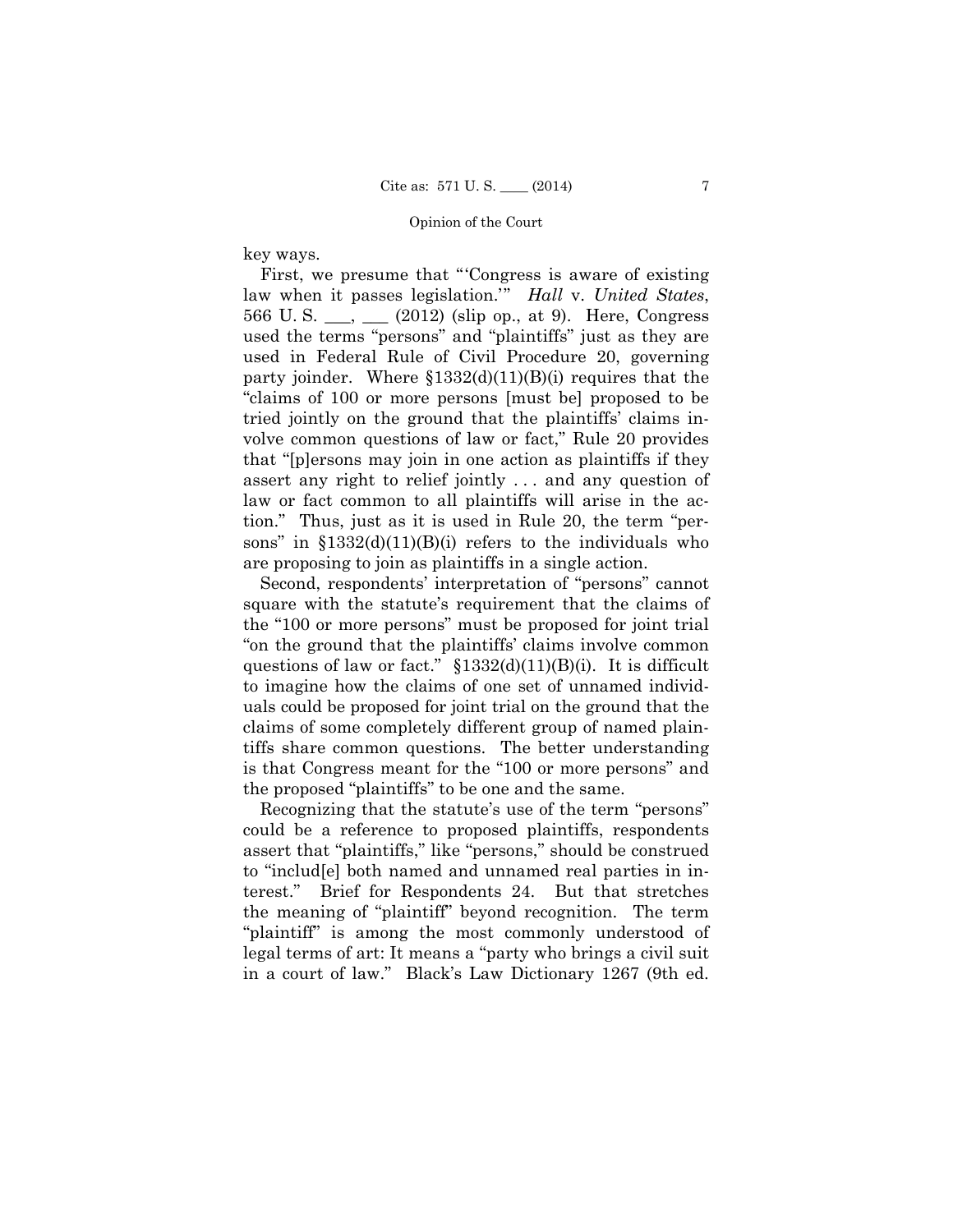2009); see also Webster's Third New International Dictionary 1729 (1961) (defining "plaintiff" to mean "one who commences a personal action or lawsuit," or "the complaining party in any litigation"). It certainly does not mean "anyone, named or unnamed, whom a suit may benefit," as respondents suggest.5

Moreover, Congress used the term "plaintiffs" twice in the mass action provision. The provision encompasses actions in which monetary "claims of 100 or more persons are proposed to be tried jointly on the ground that the plaintiffs' claims involve common questions," and it then provides that "jurisdiction shall exist only over those plaintiffs whose claims in a mass action satisfy the jurisdictional amount requiremen[t]" of \$75,000. §1332(d)  $(11)(B)(i)$ . If respondents are correct that "plaintiffs" means unnamed parties in interest where it is used the first time, then so too the second. After all, the "presumption that a given term is used to mean the same thing throughout a statute" is "at its most vigorous when a term is repeated within a given sentence." *Brown* v. *Gardner*, 513 U. S. 115, 118 (1994).

Yet if the term "plaintiffs" is stretched to include all unnamed individuals with an interest in the suit, then §1332(d)(11)(B)(i)'s requirement that "jurisdiction shall exist only over those plaintiffs whose claims [exceed \$75,000]" becomes an administrative nightmare that Congress could not possibly have intended, see *Griffin* v. *Oceanic Contractors, Inc.*, 458 U. S. 564, 575 (1982). How is a district court to identify the unnamed parties whose claims in a given case are for less than \$75,000? Would the court in this case, for instance, have to hold an evidentiary hearing to determine the identity of each of the

<sup>5</sup>Congress could of course require a real party in interest inquiry in a statute that uses the term "plaintiff" simply by saying so. But it has not done that here.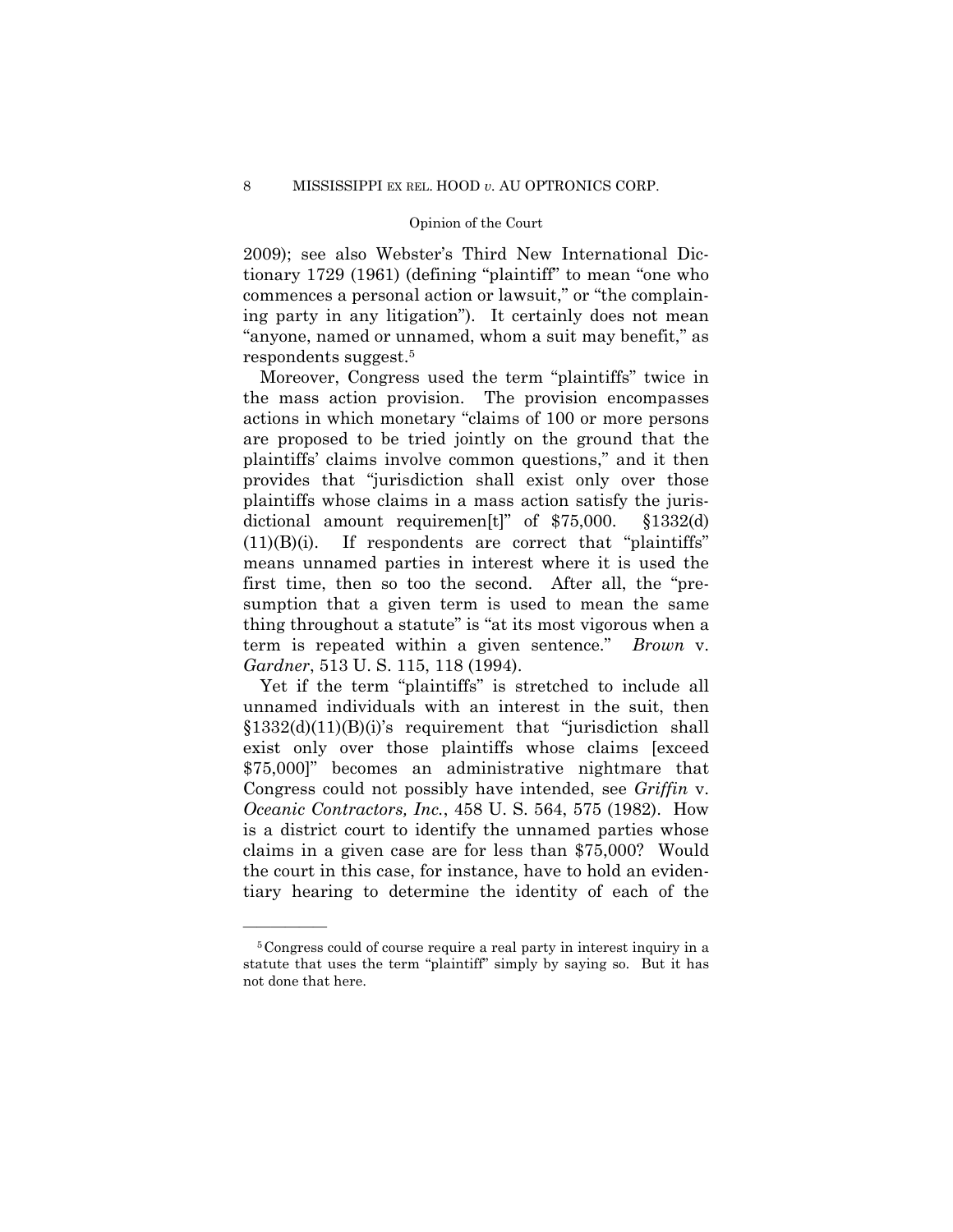hundreds of thousands of unnamed Mississippi citizens who purchased one of respondents' LCD products between 1996 and 2006 (the period alleged in the complaint)? Even if it could identify every such person, how would it ascertain the amount in controversy for each individual claim? Respondents suggest that "[i]n some circumstances, defendants may be able to identify from their payment records any persons who may have claims for overpayments," but they stop notably short of claiming to possess such decades-old records themselves. Brief for Respondents 25.

Furthermore, what would happen with individuals whose claims were valued at less than \$75,000? The District Court in this case suggested that if the suit were deemed a mass action, it would sever the claim for "restitution for losses incurred by individuals claiming less than or equal to \$75,000 each" and remand that claim back to state court, while allowing the other claims (including the restitution claims exceeding \$75,000) to proceed in federal court. 876 F. Supp. 2d, at 775. Even respondents do not defend that outcome, presumably because it would mean that much of the State's lawsuit could proceed in state court after all, simultaneously with the newly severed parallel federal action.6

We think it unlikely that Congress intended that federal district courts engage in these unwieldy inquiries. By contrast, interpreting "plaintiffs" in accordance with its usual meaning—to refer to the actual named parties who

<sup>6</sup>Respondents suggest that a district court might be able to exercise supplemental jurisdiction over the claims that fall beneath \$75,000, thereby avoiding the problem of identifying and remanding such claims to the state court. We need not decide the issue here, but we note that at least one Court of Appeals has rejected that view. See *Lowery* v. *Alabama Power Co.*, 483 F. 3d 1184, 1206, n. 51 (CA11 2007) (holding that because supplemental jurisdiction does not apply where a federal statute "'expressly provide<sup>[s]</sup> otherwise," 28 U.S.C. §1367(a), the mass action provision's explicit exclusion of jurisdiction over claims beneath \$75,000 negates supplemental jurisdiction over such claims).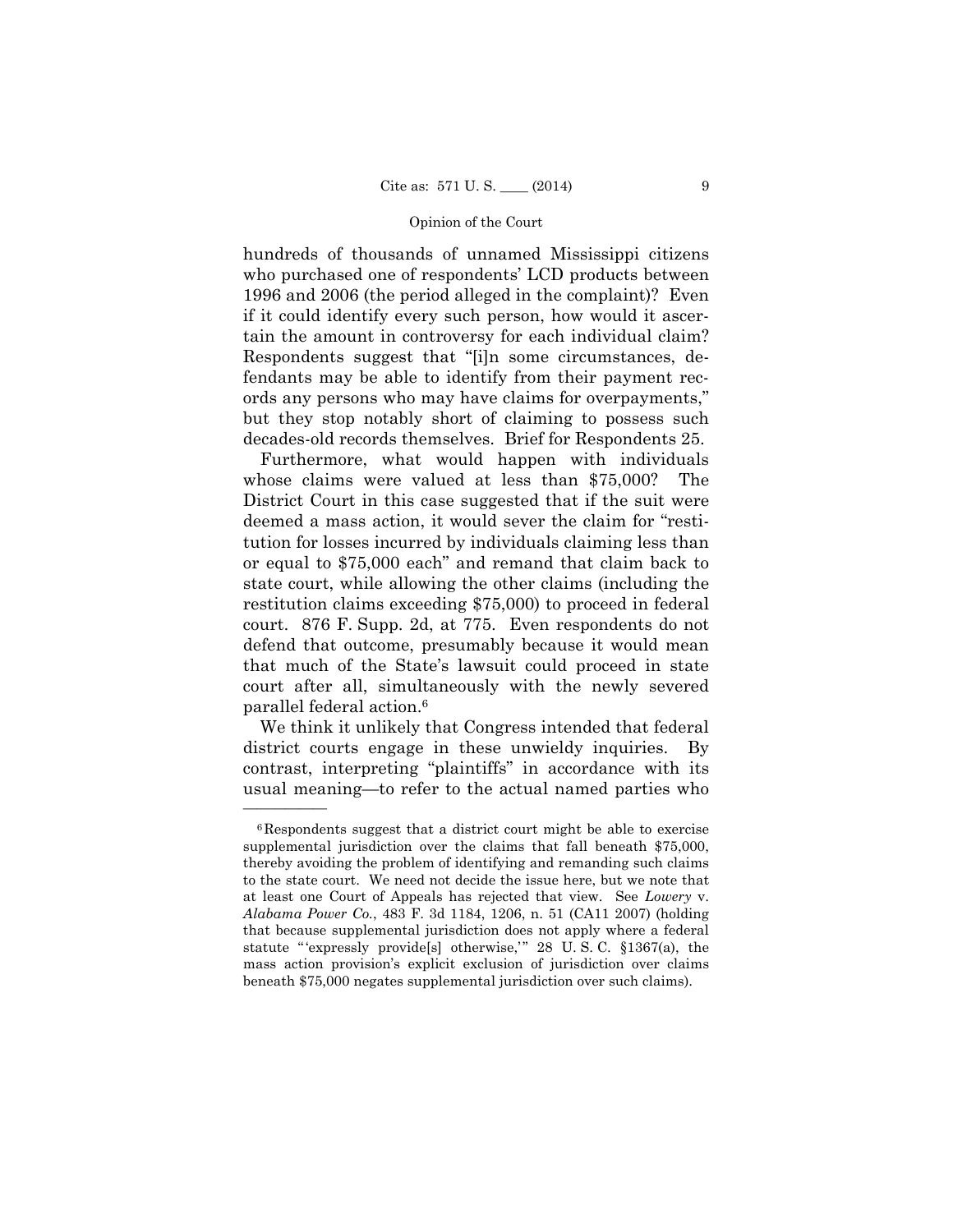amount. See *Horton* v. *Liberty Mut. Ins. Co.*, 367 U. S. bring an action—leads to a straightforward, easy to administer rule under which a court would examine whether the plaintiffs have pleaded in good faith the requisite 348, 353 (1961). Our decision thus comports with the commonsense observation that "when judges must decide jurisdictional matters, simplicity is a virtue." See *Standard Fire Ins. Co.* v. *Knowles*, 568 U. S. \_\_\_, \_\_\_ (2013) (slip op., at 6).

Our reading of the mass action provision's text is reinforced by the statutory context. See *Mohamad* v. *Palestinian Authority*, 566 U.S.  $\qquad (2012)$  (slip op., at 5–6).

First, the provision of CAFA governing transfer motions confirms our view that the term "plaintiffs" refers to actual named parties as opposed to unnamed real parties in interest. That provision,  $$1332(d)(11)(C)(i)$ , provides that once a mass action has been removed to federal court, it "shall not thereafter be transferred to any other court . . . unless a majority of the plaintiffs in the action request transfer." If respondents are correct that "plaintiffs" means "unnamed parties in interest," it will be surpassingly difficult for a court to decide in a case like this one whether an action may be transferred. The District Court itself acknowledged this problem, noting that it would have to identify and communicate with "hundreds of thousands if not millions of real parties in interest" to "pol[l] [them] about their preferred forum" if respondents' interpretation were correct. 876 F. Supp. 2d, at 777.

The context in which the mass action provision was enacted lends further support to our conclusion. Congress' overriding concern in enacting CAFA was with class actions. See Preamble, 119 Stat. 4 (describing CAFA as an "[a]ct to amend the procedures that apply to consideration of interstate class actions"); CAFA §2 (Congress' findings

B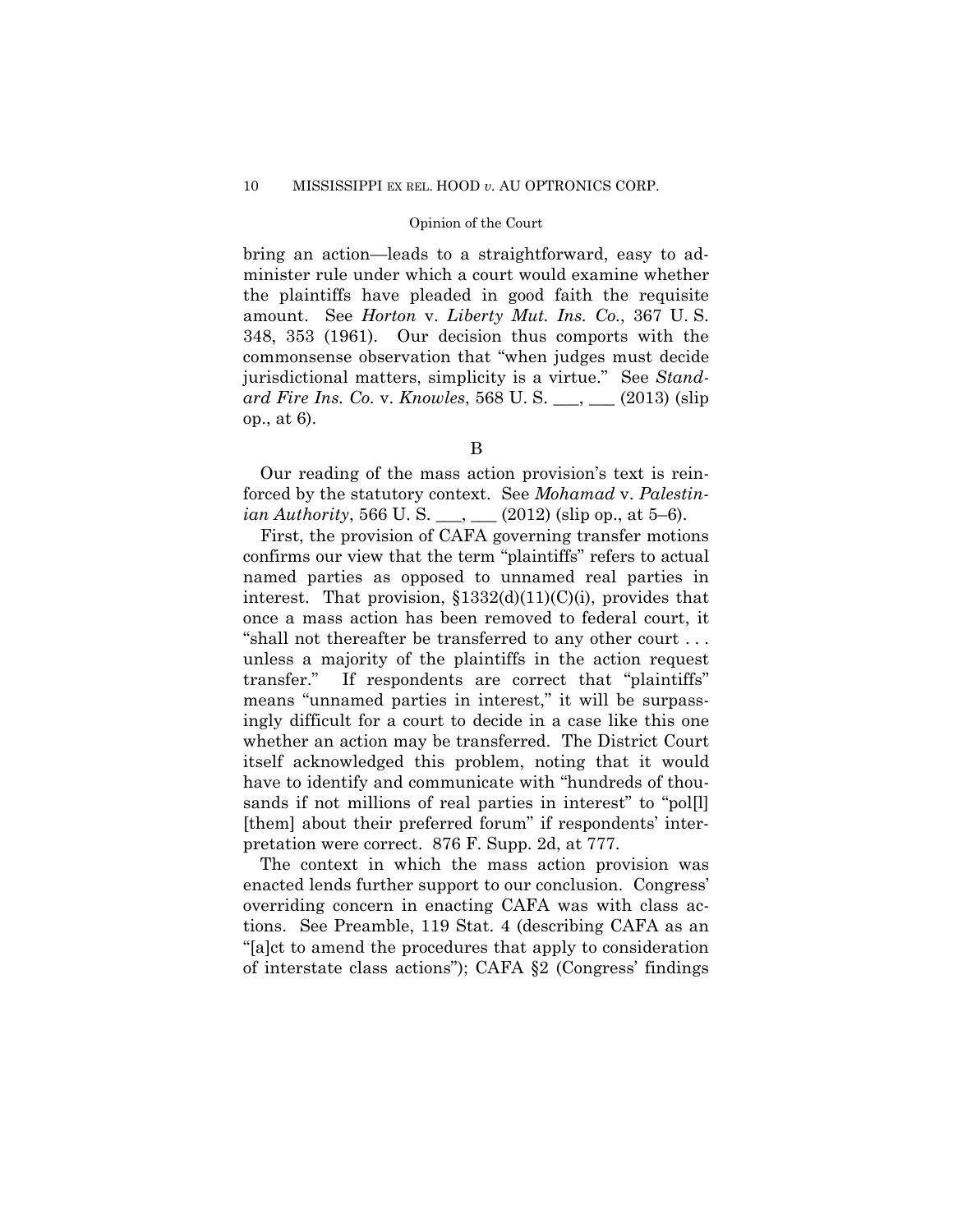with respect to class actions). The mass action provision thus functions largely as a backstop to ensure that CAFA's relaxed jurisdictional rules for class actions cannot be evaded by a suit that names a host of plaintiffs rather than using the class device. Respondents' argument fails to recognize this key distinction. Their position is ultimately that "[t]his action is similar to a class action," such that it should be removed. Brief for Respondents 27. But if Congress had wanted representative actions brought by States as sole plaintiffs to be removable under CAFA on the theory that they are in substance no different from class actions, it would have done so through the class action provision, not the one governing mass actions.7

III

 only at the labels that the parties may attach." *Caldwell*, Rather than relying on the text of CAFA as the source of its real party in interest inquiry, the Court of Appeals appeared to find such an inquiry necessary on the basis of what it understood to be a background principle: that "federal courts look to the substance of the action and not 536 F. 3d, at 424. This was error.

We have interpreted the diversity jurisdiction statute to require courts in certain contexts to look behind the pleadings to ensure that parties are not improperly creating or destroying diversity jurisdiction. We have held, for example, that a plaintiff may not keep a case out of federal court by fraudulently naming a nondiverse defendant. *Wecker* v. *National Enameling & Stamping Co.*, 204 U. S. 176, 185–186 (1907). Nor may a plaintiff create diversity by collusively assigning his interest in an action. *Kramer*  v. *Caribbean Mills, Inc.*, 394 U. S. 823, 825–830 (1969);

<sup>7</sup>The parties both point to the "general public exception," §1332(d)(11)(B)(ii)(III), in support of their respective positions. But because the foregoing arguments resolve this case, we need not construe that provision here.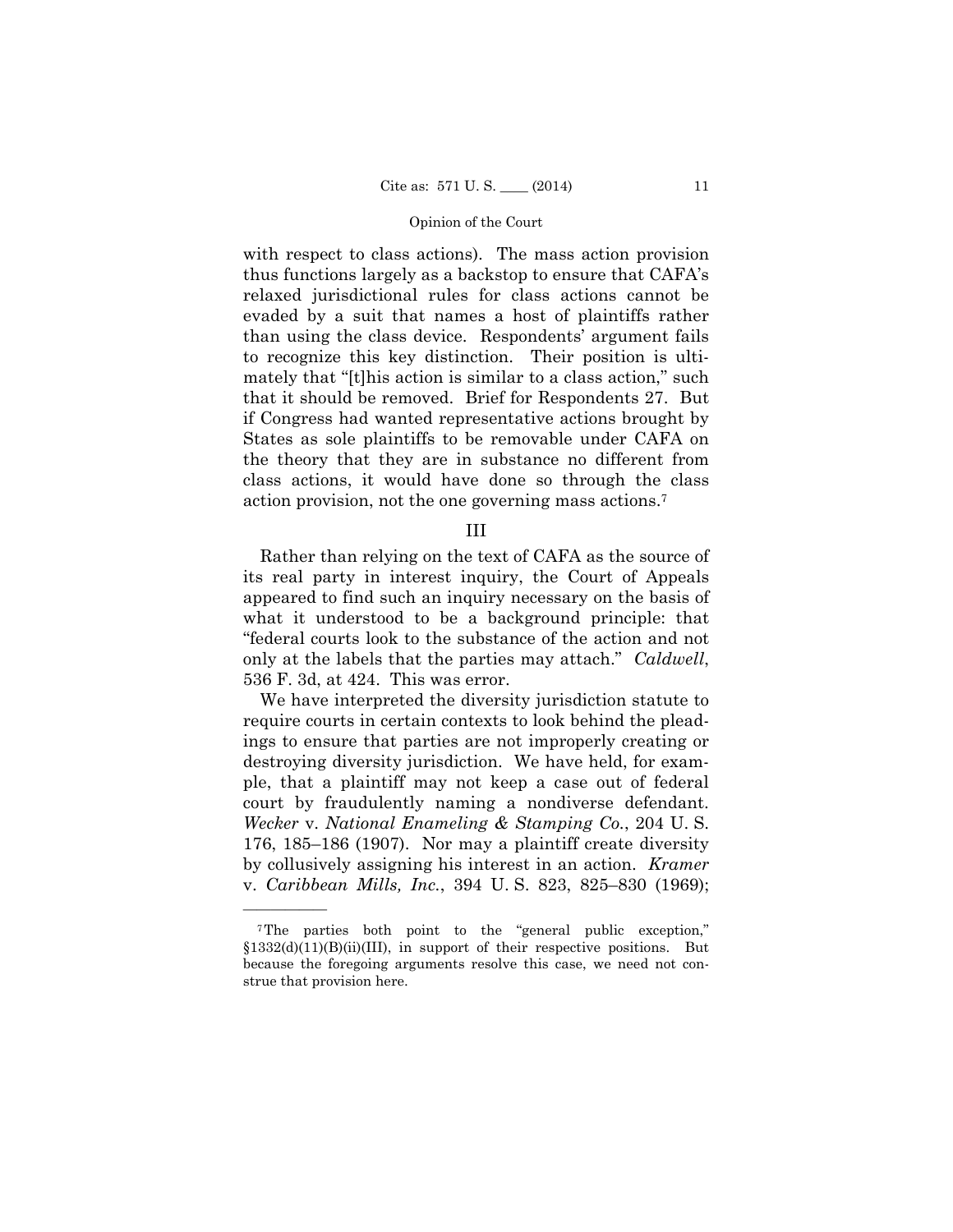see also 28 U. S. C. §1359. And in cases involving a State or state official, we have inquired into the real party in interest because a State's presence as a party will destroy complete diversity. *Missouri, K. & T. R. Co.* v. *Missouri Railroad and Warehouse Comm'rs*, 183 U. S. 53, 58–59 (1901).

But the question in this case is not simply whether there exists some background principle of analyzing the real parties in interest to a suit; the question is whether Congress intended that courts engage in that analysis when deciding whether a suit is a mass action. Recognizing this fact, respondents do not argue that the real party in interest inquiry employed in the above cases somehow supersedes the text of CAFA; they instead argue that we should read CAFA in light of those cases because "'Congress expects its statutes to be read in conformity with this Court's precedents.'" Brief for Respondents 19 (quoting *United States* v. *Wells*, 519 U. S. 482, 495 (1997)). For two reasons, however, we conclude that Congress did not intend the background inquiry to apply to the mass action provision.

First, it makes sense to infer Congress' intent to incorporate a background principle into a new statute where the principle has previously been applied in a similar manner. But that is not the case here. The background real party in interest inquiry identifies what party's (or parties') citizenship should be considered in determining diversity. The inquiry that respondents urge is quite different: It is an attempt to count up additional unnamed parties in order to satisfy the mass action provision's numerosity requirement. Respondents offer no reason to believe that Congress intended to extend the real party inquiry to this new circumstance, and so any presumption that Congress wanted to incorporate the inquiry, if it exists in this case at all, would be comparatively weak. Cf. *Meyer* v. *Holley*, 537 U. S. 280, 286 (2003) ("Congress'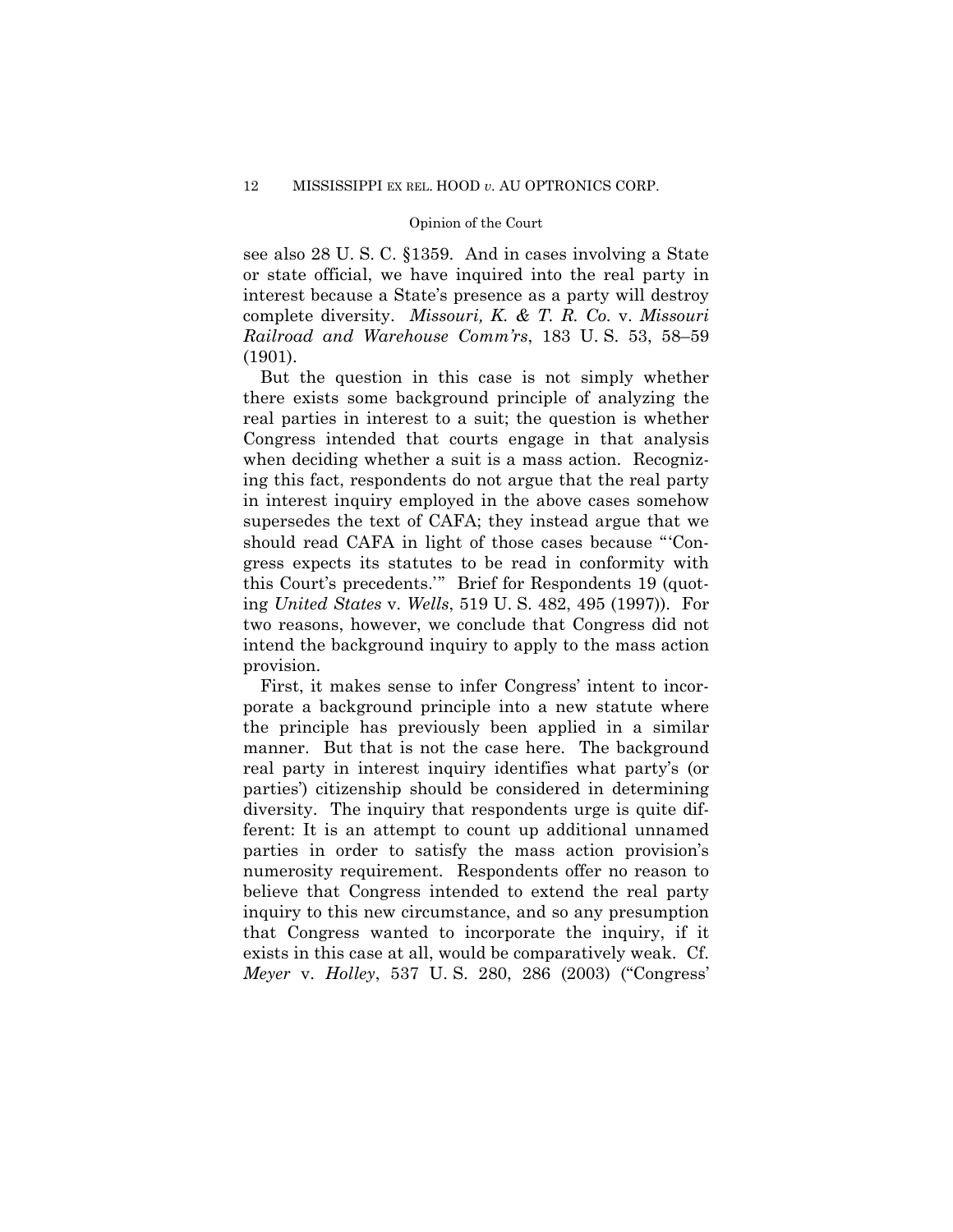silence, while permitting an inference that Congress intended to apply *ordinary* background tort principles, cannot show that it intended to apply an unusual modification of those rules").8

Second, even if the background principle had previously been applied in the manner sought by respondents, Congress provided express indications that it did not want the principle to apply to the mass action provision. It specified that "the term 'mass action' shall not include any civil action in which . . . the claims are joined upon motion of a defendant."  $$1332(d)(11)(B)(ii)(II)$ . By prohibiting defendants from joining unnamed individuals to a lawsuit in order to turn it into a mass action, Congress demonstrated its focus on the persons who are actually proposing to join together as named plaintiffs in the suit. Requiring district courts to pierce the pleadings to identify unnamed persons interested in the suit would run afoul of that intent. Moreover, as already discussed, Congress repeatedly used the word "plaintiffs" to describe the 100 or more persons whose claims must be proposed for a joint trial. That word refers to actual, named parties—a concept inherently at odds with the background inquiry into unnamed real parties in interest, who by definition are never plaintiffs. Congress thus clearly displaced a background real party in interest inquiry, even assuming one might otherwise apply. Cf. *Barnhart* v. *Sigmon Coal Co.*, 534 U. S. 438, 459, n. 16 (2002).

<sup>8</sup>We have also applied a real party in interest inquiry in contexts other than that of determining citizenship for purposes of diversity jurisdiction. See *North Dakota* v. *Minnesota*, 263 U. S. 365, 374–376 (1923) (state sovereign immunity); *Oklahoma ex rel. Johnson* v. *Cook*, 304 U. S. 387, 392–393 (1938) (original jurisdiction). But even if we were to indulge in a presumption that Congress somehow intended to import the inquiry applied in those particular contexts into the mass action provision's distinct numerosity requirement, we would find any such presumption overridden by CAFA's text.